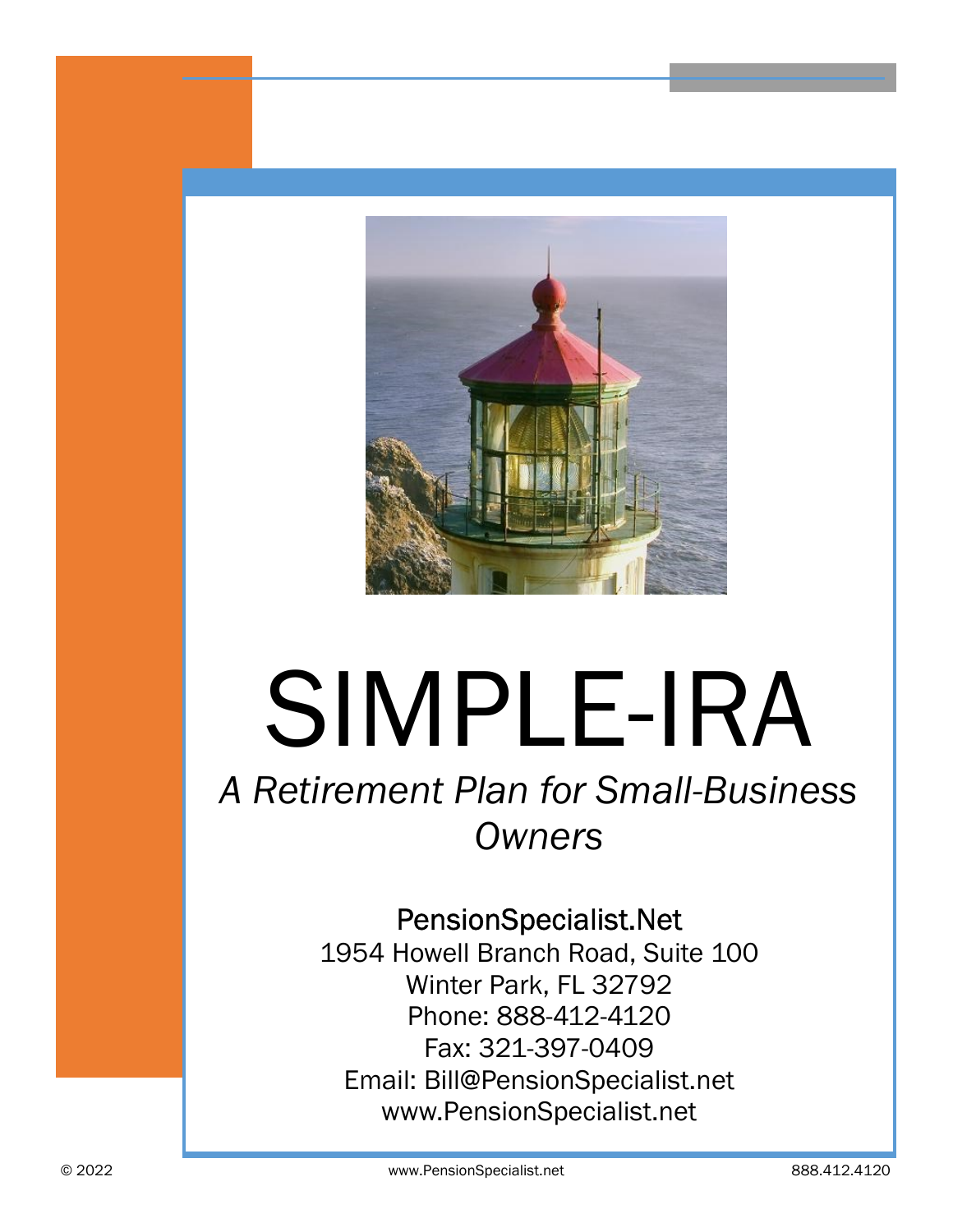What is a SIMPLE plan?

It is a Savings Incentive Match PLan for Employees

#### How they Work:

- · An employee may make a tax deductible contribution to an IRA for retirement.
- · Mandatory employer contributions are tax deductible to the business.
- · Employer contributions are not taxed currently to the participants.
- · Earnings accumulate tax deferred.
- · Participant contributions must be deposited by the employer within 30 days after the end of the month for which the contribution was made.

#### Advantages to Employer:

- · Only contribute for those employees who choose to participate.
- · Unlike 401(k), the employer knows in advance approximately what the financial commitment will be.
- · Employer contribution is tax deductible.
- · The plan is easily understood by employees.
- · Helps attract and retain good employees.
- · Virtually no administration costs.